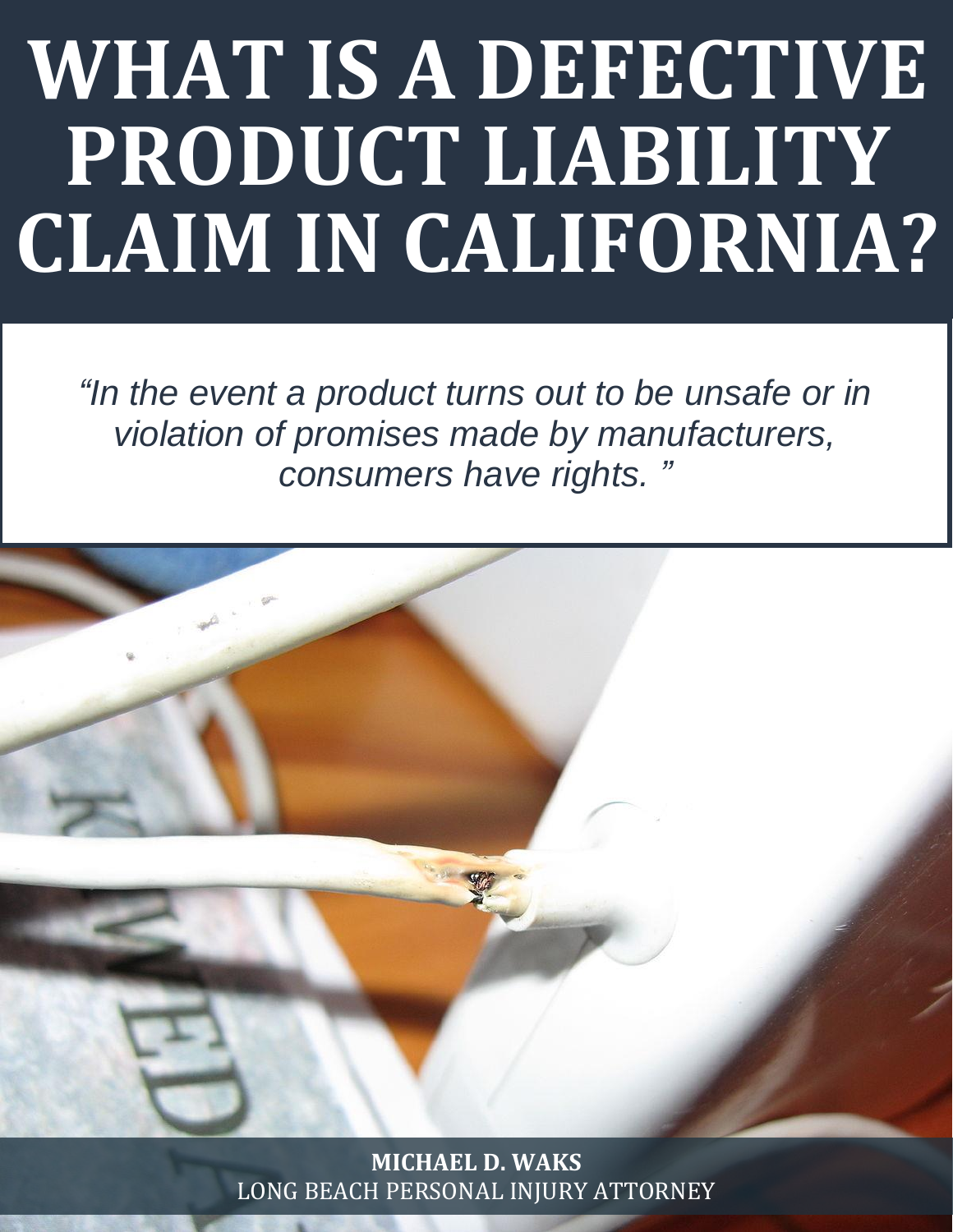

California and the federal government have many laws designed to protect the safety of consumers. Several federal agencies are charged with enforcing rules and regulations and with initiating or overseeing recalls when products turn out to be dangerous. Manufacturers have obligations to consumers under these state and federal laws, and must make sure they conduct necessary testing before their products are released to the marketplace. Manufacturers make promises about the safety of their products to consumers through express warranties, and laws impose some implied warranties such as the implied warranty of the fitness of a product for a particular purpose.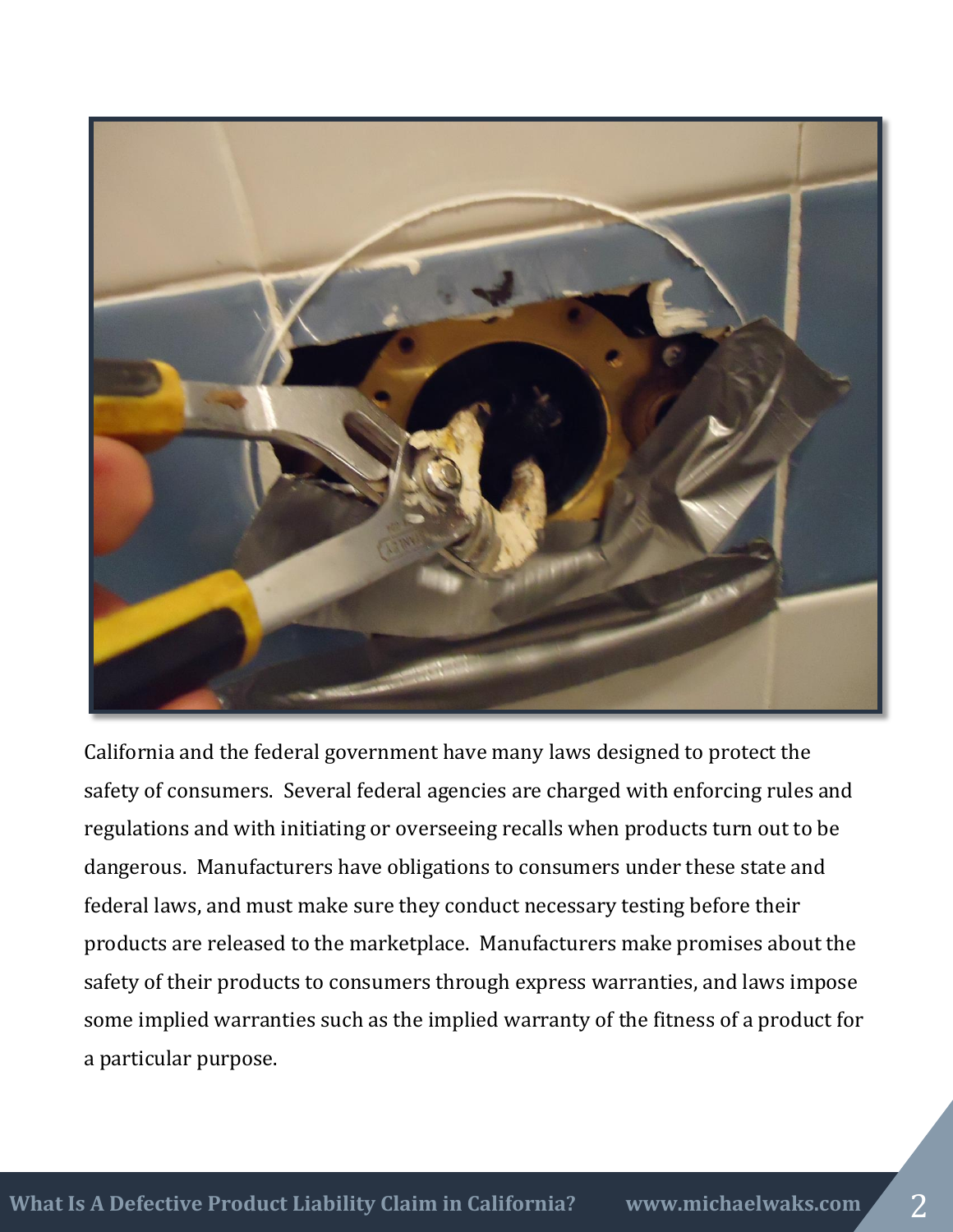In the event a product turns out to be unsafe or in violation of promises made by manufacturers, consumers have rights. A defective product liability claim is the type of litigation that allows a consumer to pursue a case against a manufacturer when a product does not perform as promised. Defective product cases can be made when a product simply fails to provide its advertised features and benefits. In some tragic cases, defective product claims are made after consumers suffer serious physical injuries as a result of problems with products.

## **WHAT IS A DEFECTIVE PRODUCT LIABILITY CLAIM?**

A defective product liability claim is made when a consumer files a civil lawsuit against the manufacturer of a product. Consumers harmed by products can sue in state or federal court, depending upon the extent of their losses and where the product was manufactured.

A plaintiff in a defective product liability claim must prove some basic elements of the case against the product manufacturer in order to prevail and be awarded compensation. A plaintiff must show:

- The manufacturer had some obligation to him, like the obligation to make a safe product or the obligation to provide a product that was fit for its intended use;
- The manufacturer failed in that obligation; and,
- Some type of harm, including physical injury or loss of money or loss of use of the product, occurred as a result of the failure of the manufacturer.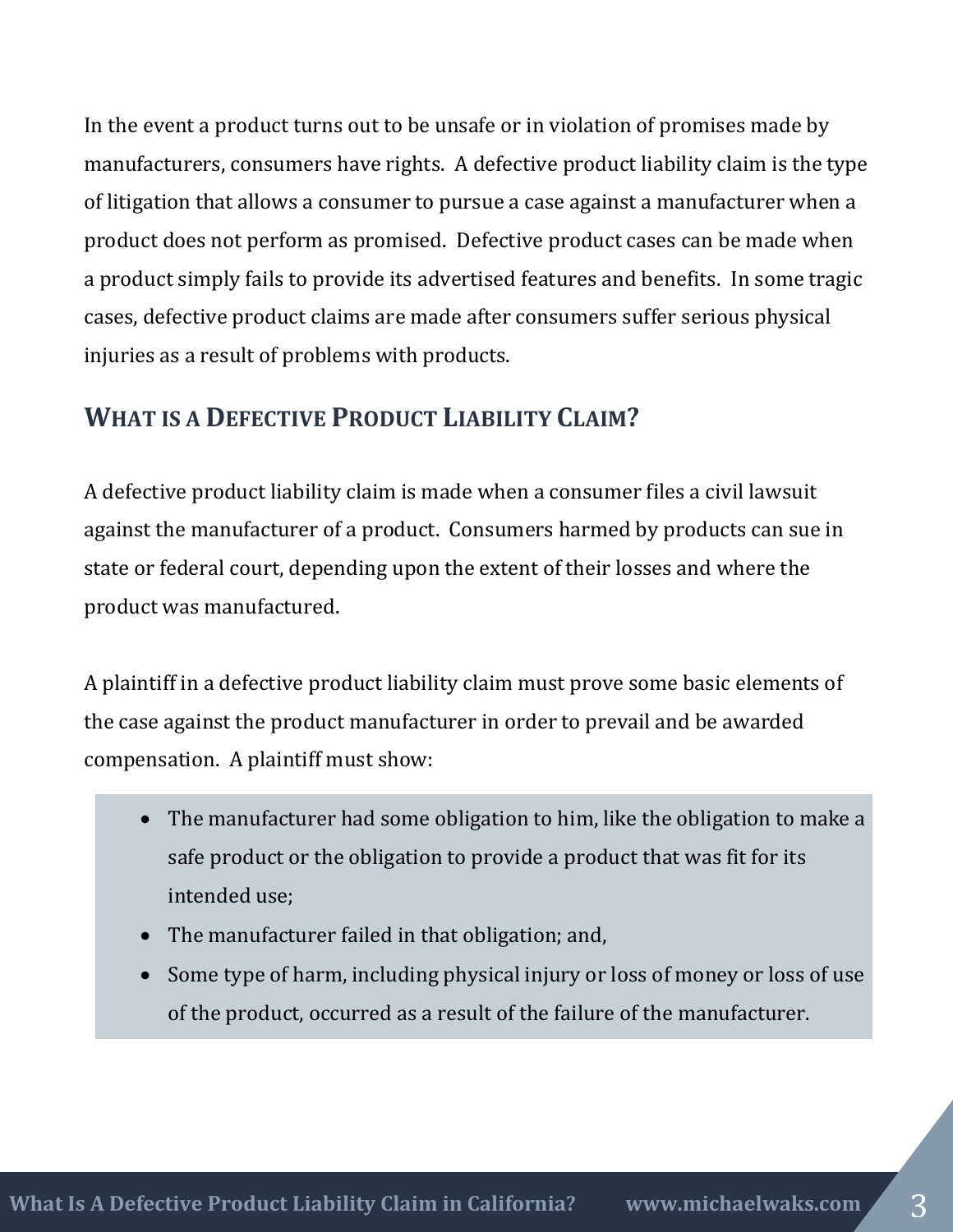It is also up to a plaintiff to show the extent of the damage and loss sustained due to the problem with the product. Because a defective product liability claim is a civil claim, a plaintiff must prove the case against the product manufacturer by a preponderance of the evidence.



There are different ways a product liability claim can be proved. Strict liability laws generally apply. Strict liability means a manufacturer is always responsible for injuries that occur if the product is being used the way the manufacturer intended it to be used. When a plaintiff makes a case under strict liability laws, the plaintiff does not have to prove the manufacturer was negligent, careless, or did anything wrong. Simply releasing a product that causes harm is enough to make the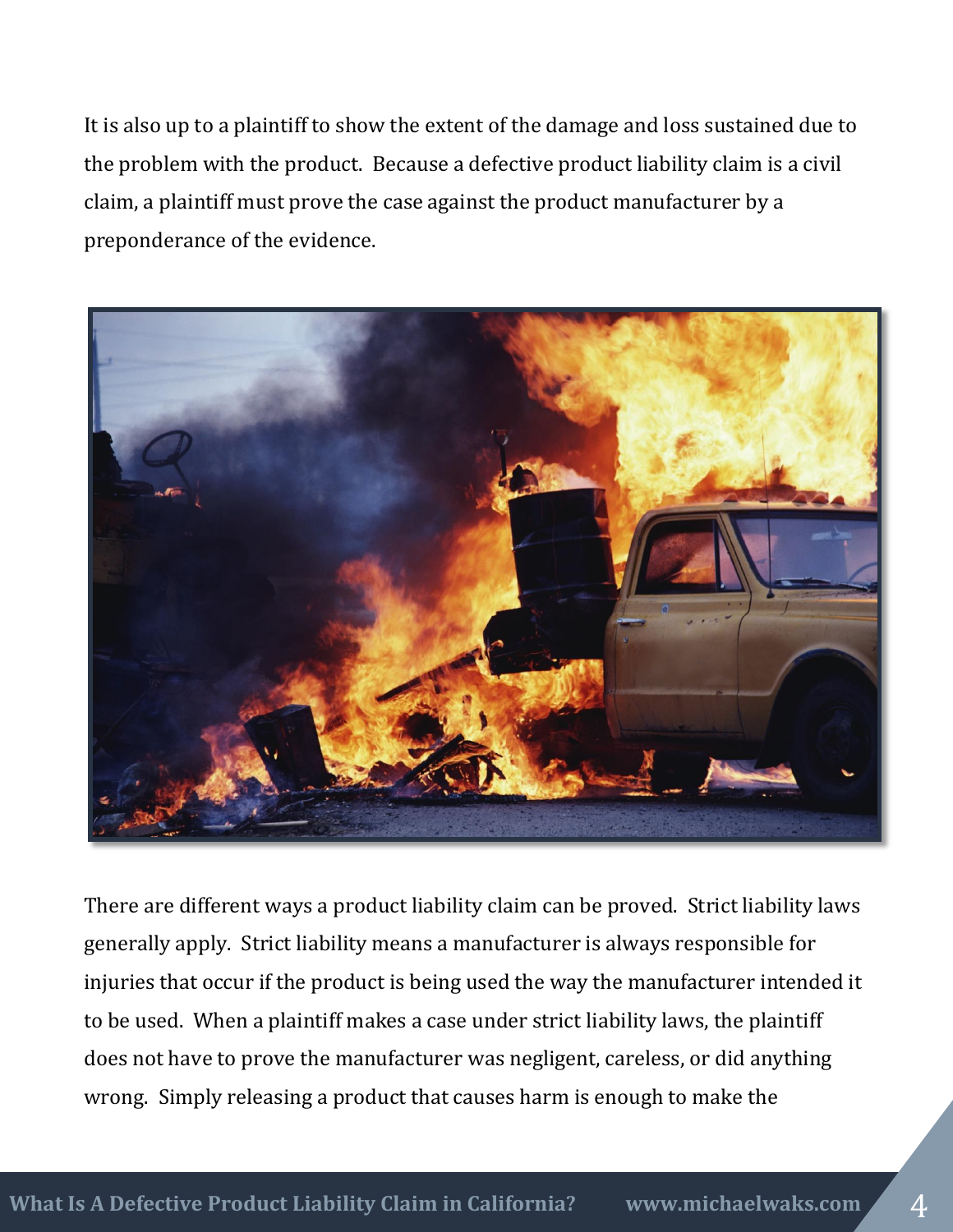manufacturer responsible for the losses that occur as a result of the dangerous product.

A plaintiff can also make a case based on negligence, design defects, failure to warn about product dangers, or breach of express or implied warranties. In many cases, plaintiffs make multiple legal arguments. Making multiple arguments and providing different grounds for liability can help a plaintiff in a defective product liability claim make a stronger case.

# **HOW ARE DEFECTIVE PRODUCT LIABILITY CLAIMS RESOLVED?**

When a product fails to work, often many people throughout the country get hurt or suffer losses as a result. Because of this, many product liability claims become mass tort cases.



Class actions are a very wellknown type of mass tort case. In a class action, all the victims harmed file one big personal injury case. They are all plaintiffs in one claim against the defendant manufacturer. There are usually a few "named" plaintiffs who are

actively involved in working with attorneys who move the case forward. The other plaintiffs simply join the class and get whatever money is available through a settlement or as a result of a court verdict. Joining a class can mean losing control of a product liability claim.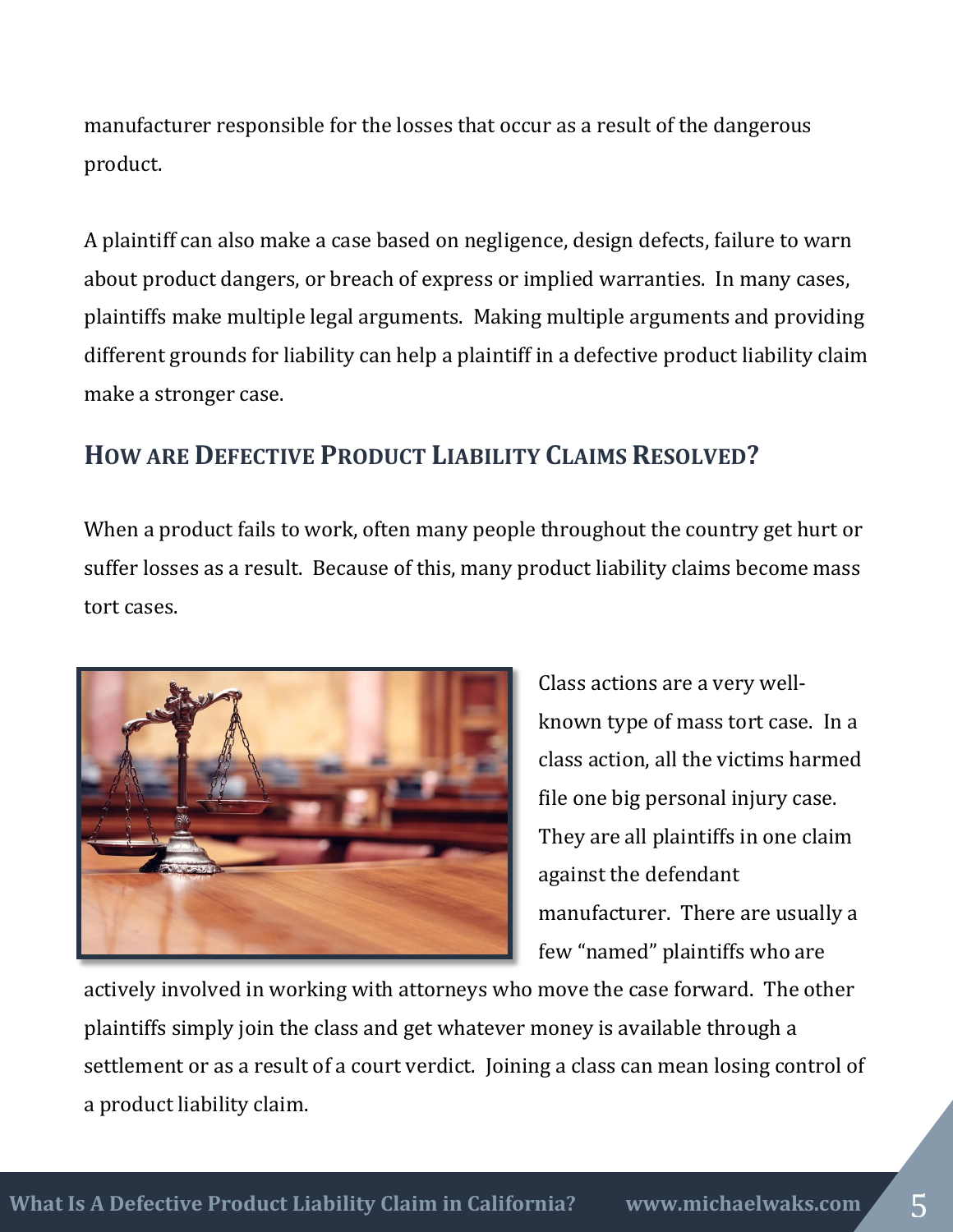Multi-district litigation is a different type of mass tort case. All plaintiffs retain their own separate cases and their autonomy over their claims. The cases are all moved to one court, before one judge, who is able to make decisions just once on some of the issues impacting all claims, instead of many judges having to make decisions on similar issues that arise.

### **A LONG BEACH PRODUCT LIABILITY ATTORNEY CAN HELP**

#### *Your Injuries are Personal to Me*

An experienced attorney can provide guidance and advice on how to resolve product liability claims. Contact the Law Office of Michael D. Waks for assistance with your case if you believe you have been harmed by a product. A Long Beach injury lawyer will guide you through the process of making a claim.

Call the Law Office of Michael D. Waks at [888-394-1174](tel:8883941174) or use the convenient online [contact form](http://www.michaelwaks.com/contact/) to schedule a free consultation. You are under no obligation and you will never pay any money unless you recover damages for your injuries. I offer bilingual services as part of my comprehensive approach to legal representation and I am available 24/7 to talk to you about your case.